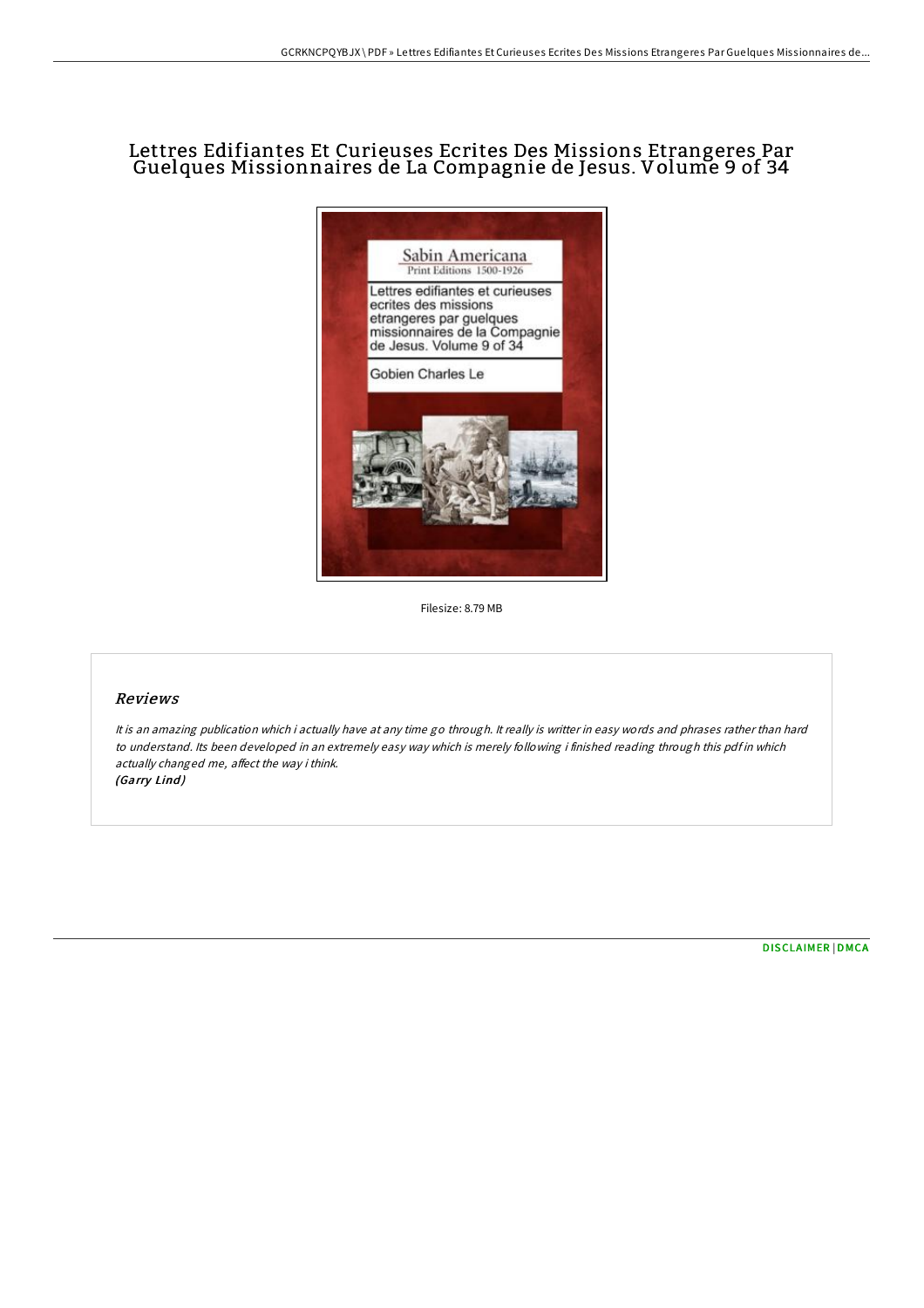### LETTRES EDIFIANTES ET CURIEUSES ECRITES DES MISSIONS ETRANGERES PAR GUELQUES MISSIONNAIRES DE LA COMPAGNIE DE JESUS. VOLUME 9 OF 34



To save Lettres Edifiantes Et Curieuses Ecrites Des Missions Etrangeres Par Guelques Missionnaires de La Compagnie de Jesus. Volume 9 of 34 PDF, make sure you click the web link beneath and save the document or have accessibility to additional information that are relevant to LETTRES EDIFIANTES ET CURIEUSES ECRITES DES MISSIONS ETRANGERES PAR GUELQUES MISSIONNAIRES DE LA COMPAGNIE DE JESUS. VOLUME 9 OF 34 book.

Gale Ecco, Sabin Americana. Paperback. Condition: New. This item is printed on demand. 466 pages. Dimensions: 9.7in. x 7.4in. x 0.9in.Title: Lettres edifiantes et curieuses ecrites des missions etrangeres par guelques missionnaires de la Compagnie de Jesus. Author: Gobien Charles LePublisher: Gale, Sabin Americana Description: Based on Joseph Sabins famed bibliography, Bibliotheca Americana, Sabin Americana, 1500-- 1926 contains a collection of books, pamphlets, serials and other works about the Americas, from the time of their discovery to the early 1900s. Sabin Americana is rich in original accounts of discovery and exploration, pioneering and westward expansion, the U. S. Civil War and other military actions, Native Americans, slavery and abolition, religious history and more. Sabin Americana offers an up-close perspective on life in the western hemisphere, encompassing the arrival of the Europeans on the shores of North America in the late 15th century to the first decades of the 20th century. Covering a span of over 400 years in North, Central and South America as well as the Caribbean, this collection highlights the society, politics, religious beliefs, culture, contemporary opinions and momentous events of the time. It provides access to documents from an assortment of genres, sermons, political tracts, newspapers, books, pamphlets, maps, legislation, literature and more. Now for the first time, these high-quality digital scans of original works are available via print-on-demand, making them readily accessible to libraries, students, independent scholars, and readers of all ages. The below data was compiled from various identification fields in the bibliographic record of this title. This data is provided as an additional tool in helping to insure edition identification: SourceLibrary: Huntington LibraryDocumentID: SABCP02030609CollectionID: CTRG96-B2944PublicationDate: 17300101SourceBibCitation: Selected Americana from Sabins Dictionary of books relating to AmericaNotes: Vol. 1 first published with title: Lettres de quelques missionnaires de la Compagnie de Jesus : ecrites de la...

Read Lettres Edifiantes Et [Curieuse](http://almighty24.tech/lettres-edifiantes-et-curieuses-ecrites-des-miss-19.html)s Ecrites Des Missions Etrangeres Par Guelques Missionnaires de La Compagnie de Jesus. Volume 9 of 34 Online

Do wnload PDF Lettres Edifiantes Et [Curieuse](http://almighty24.tech/lettres-edifiantes-et-curieuses-ecrites-des-miss-19.html)s Ecrites Des Missions Etrangeres Par Guelques Missionnaires de La Compagnie de Jesus. Volume 9 of 34